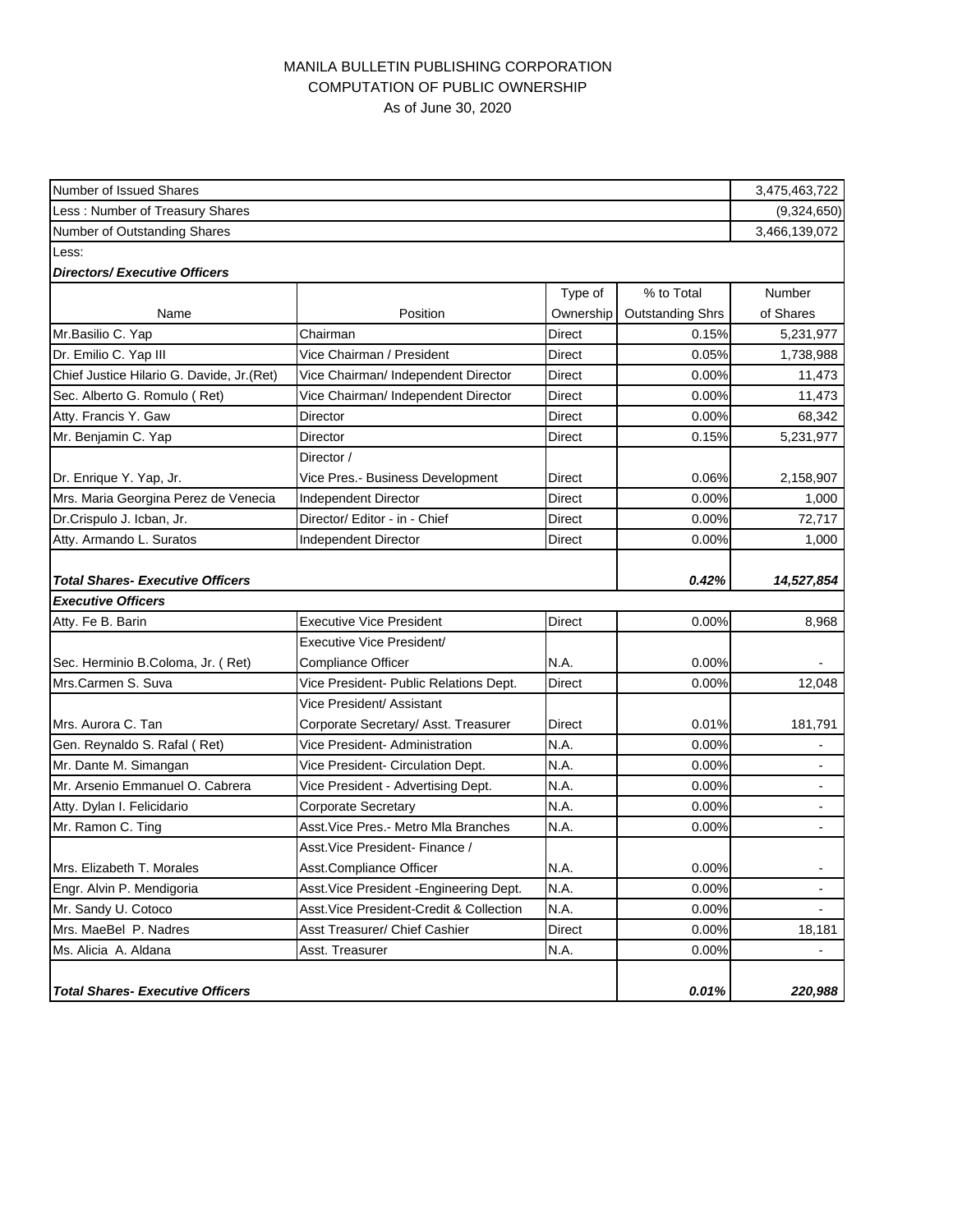## *Principal Stockholders*

|                                     |          | Type of       | % to Total              | Number        |
|-------------------------------------|----------|---------------|-------------------------|---------------|
| Name                                | Position | Ownership     | <b>Outstanding Shrs</b> | of Shares     |
| US Automotive Co., Inc.             |          | <b>Direct</b> | 54.35%                  | 1,883,738,105 |
| USAutoco, Inc.                      |          | <b>Direct</b> | 23.40%                  | 811,225,930   |
| <b>Total Principal Stockholders</b> |          |               | 77.75%                  | 2,694,964,035 |
| Lock up Shares                      |          |               | 78.18%                  | 2,709,712,877 |
| <b>Total Number of shares</b>       |          |               |                         |               |
| owned by the Public                 |          |               | 21.82%                  | 756,426,195   |

Certified True and Correct :

Fetwardawd

**DYLAN I. FELICIDARIO** Corporate Secretary